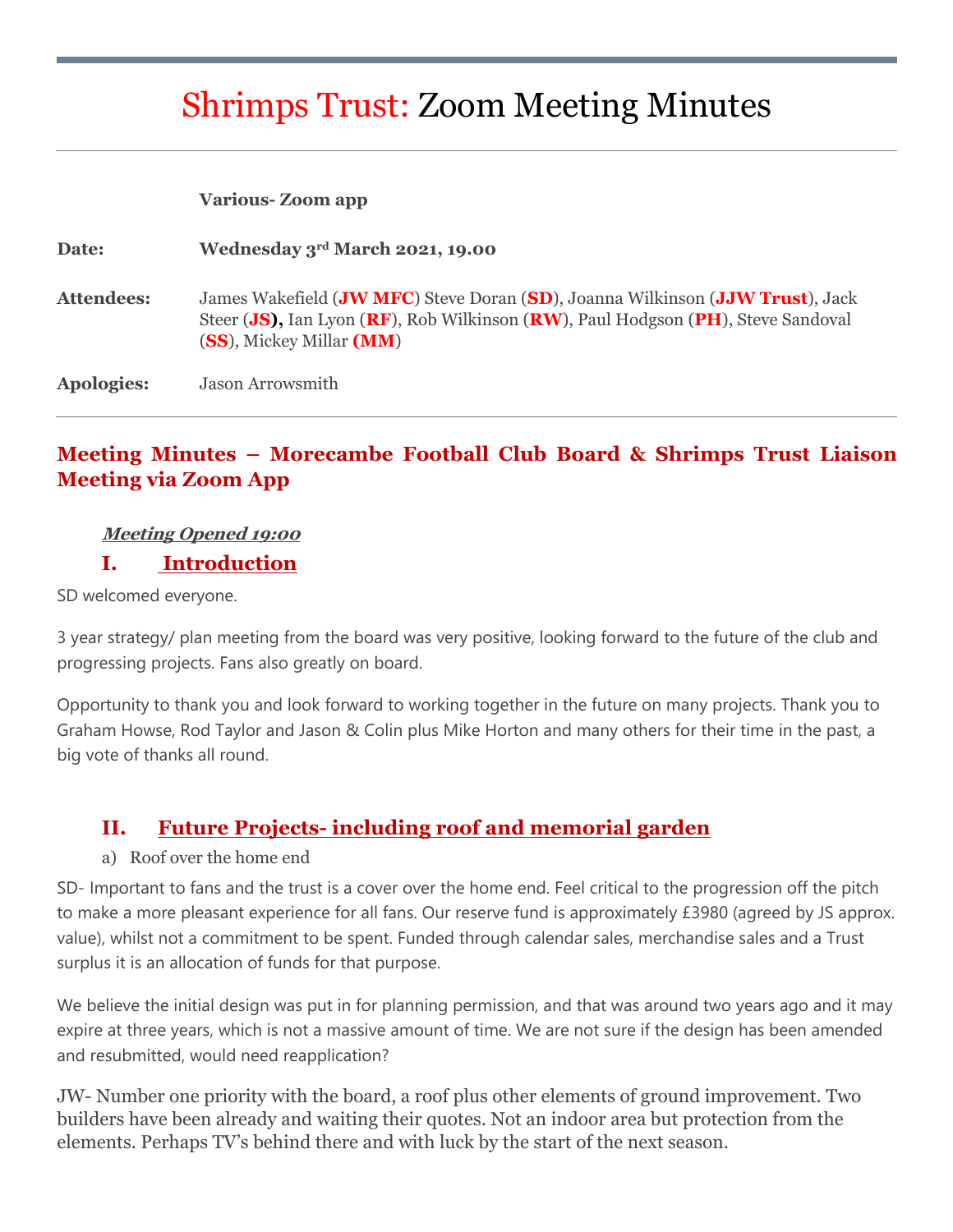SD- Progress on that is excellent to hear. We've researched ways to help fund it but excellent news. Element proof… so roof style with open ends and a fan zone covered area?

JW- Yes. Researching other grounds and styles this is what we hope to achieve.

b) Memorial garden

SD- Memorial garden project is perhaps easier to achieve, and a good thing to have at the club. Various clubs honor people of the past, close to the hearts of the fans and club.

JW- Yes we are supportive of this idea but I'd like to know what form you are thinking and where. I've been to various grounds, including Turfmoor which stands in my mind. There are various areas… behind the big house, Hurley flyer, corner of the home stand, even plaques around the ground. Is this somewhere on the outside for visiting anytime or when playing?

SD- Initially the worry on outside is the risk of vandalism, but access is important too.

IL- trees have been planted and not thriving due to vandalism, so important consideration.

JW- Trust decide some ideas on how to use the areas and Board consider where is available.

SD- Consider adding to a survey of the fans

# **III. Stadium, bars, Club shop reopening and test games**

SD- We understand that restrictions for Covid are in place and have been asked to clarify the clubs plans for reopening.

JW- The club will reopen as soon as we are allowed, in whatever capacity we can. This will be on the first day, not wait and then reopen. Vaccination programme currently being held and club very supportive of this and don't want to interrupt or disturb that.

Test games are something the club would like to do. We were ready last time and this is the same. The EFL have a meeting then with clubs with more information. Usually asked to volunteer to hold test matches which Morecambe will do if sensible. The clubs centenary is a huge point to push on this and makes us particularly keen.

SD- If test game granted would it be for season ticket holders? And food and drink provision?

JW- nothing from the football organizations referencing numbers but yes if limited it would be priority access for season tickets and then open to others.

Last test event there was no food or drinks available. This may be the case. We must consider the order just for one game and this is unlikely.

## **IV. Ticketing plans 2020/21 compensation, 2021/22 pricing and ticket styles,**

SD- Season ticket holders have watched all matches online, away from the ground. Within households there may be more than one purchase of a season ticket but only one allowance of i-follow per email address etc., which must be considered. Other clubs have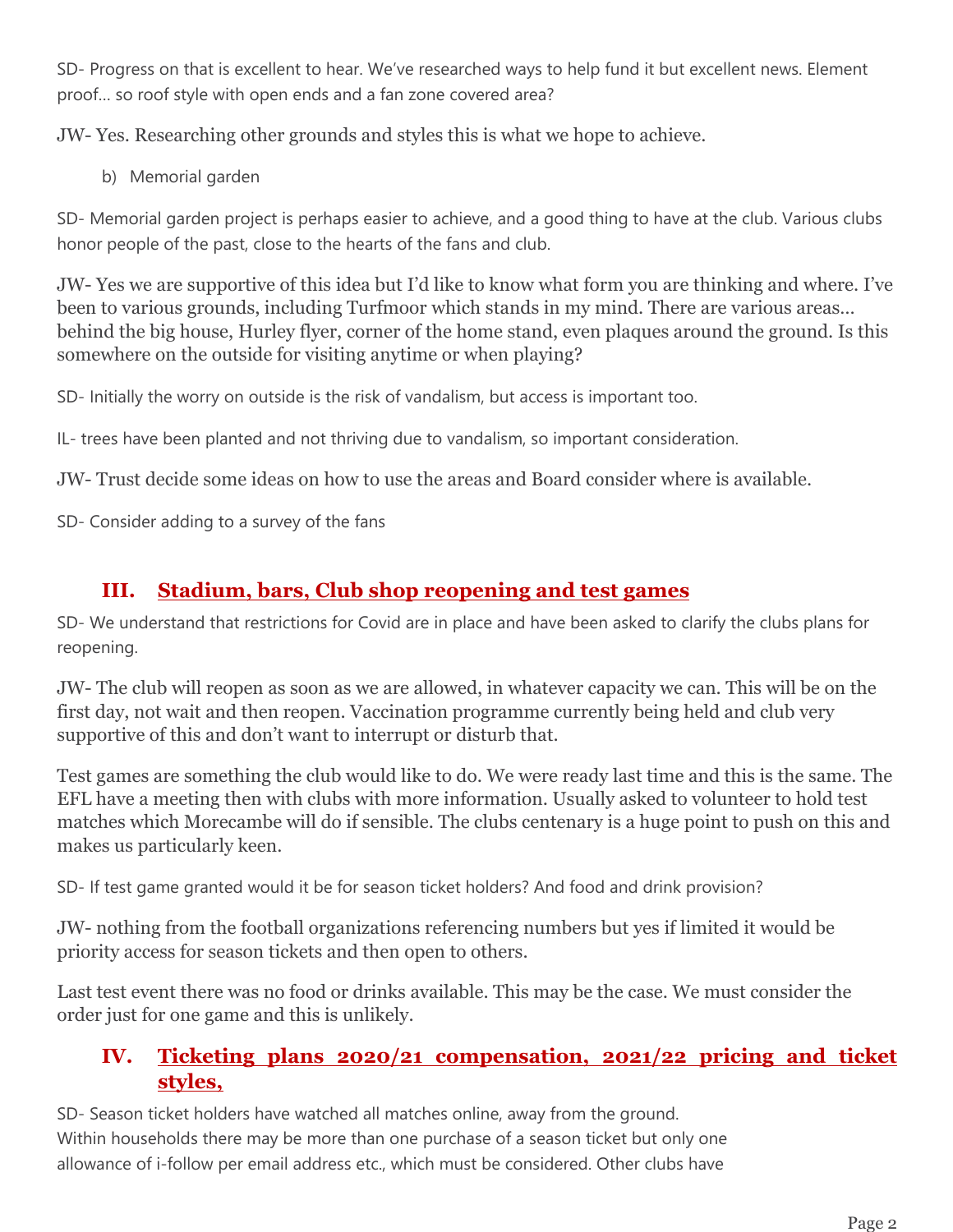offered compensation to their season ticket holders… is this something the club are considering?

JW- What do the Trust/ fans want... Ideas?

JJW- A list of points we discussed are: cup games, voucher for club shop, free shirt for next season, drinks or food vouchers, open days for training, test games

JS- this was a general consensus of opinions and examples from other clubs. We generally agreed that we personally wouldn't ask for refunds but do feel we should have something..

JW- I like the idea of getting something physical, perhaps a partial refund due to all the games being on I-follow, or combination, or give a donation to the club and we spend it on new players.

JS- The retention of season ticket holder's numbers is something I'm sure you will know, perhaps a discount on the next years season ticket.

JW- Giving choice to people

SD- Many reasons people may ask for a refund, decide what works best for everyone.

JW- Access to training sessions is something that can be done anyway, without Covid restrictions. Blocks of tickets a consideration but need to consider how it is done as someone may be in the seat one match and not another. Consider a stamp loyalty card perhaps, example go to 9 games and get the 10<sup>th</sup> free, like coffee shops.

RW- works well in the driving business

SD- Martin has mentioned an app for use at the club to make it cashless?

JW- To follow up on progress

Proposal from board to be shared for the Trusts consideration.

No decision made on pricing for next year.

Trust information can be put in the season ticket packs.

# **V. MFC Fans forum/ webinar**

JW- The three year plan was discussed with various family of MFC (Trust, Community sports, academy, Morecambe Ladies) but not spoken directly to others.

SD- Question and answer like last time? An around 30 people?

JW- A balance of a number of people, plus questions and publish the transcript after.

SD- Trust happy to proceed and help to organize.

JW- How much notice would you require to set it up

SD- 2-3 weeks (all agreed)

JW- To get dates together and send through for consideration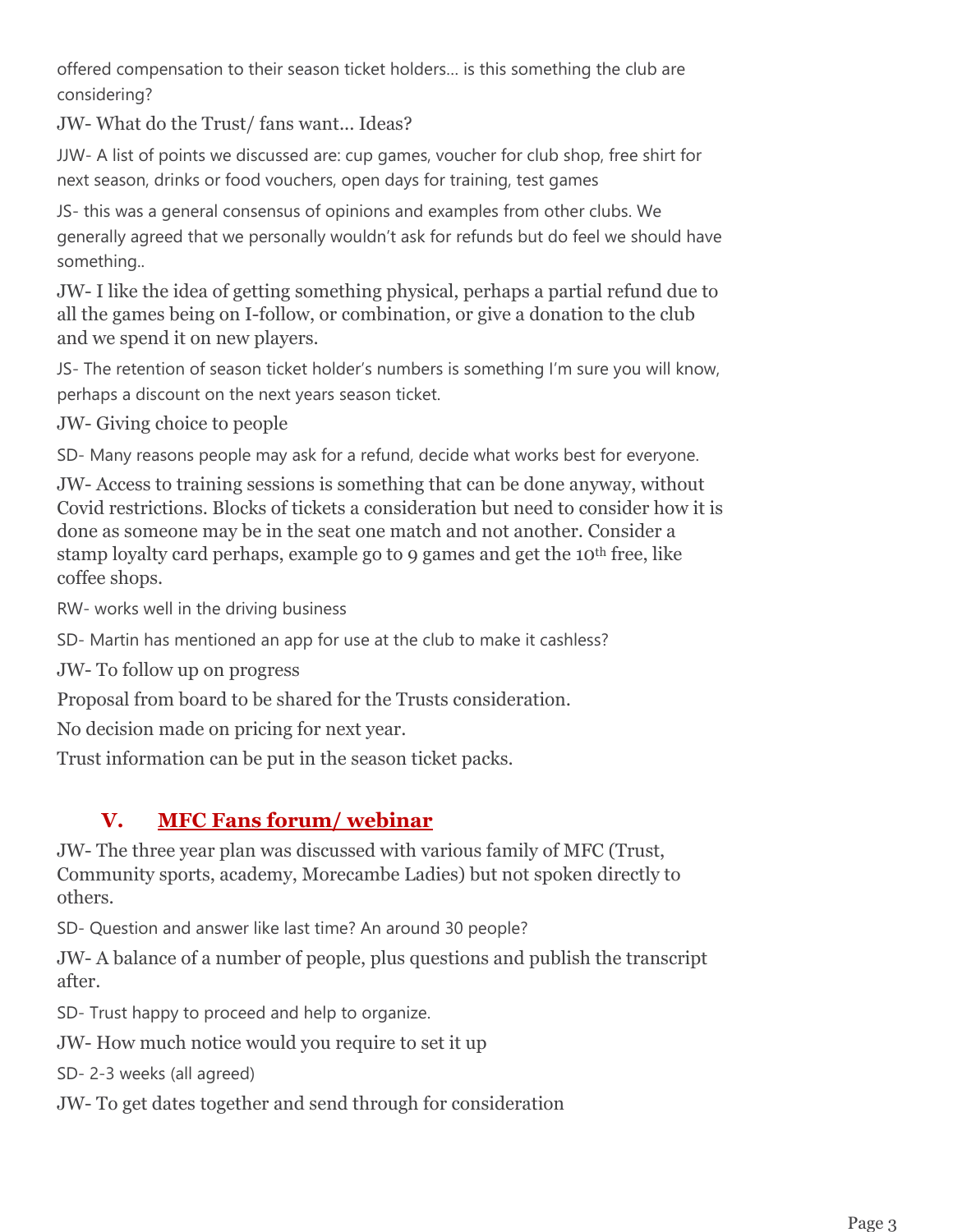# **VI. Links between MFC & Armed forces**

JW- through Jason Townsend and an ex colleague Steve looking to increase the link.

Club to sign armed forces covenant

- 1. Open day/ themed armed forces day with match against another NW side
- 2. Banner of duke of Lancaster regiment to go into ground
- 3. Charitable events and fundraisers for local veterans, remembrance day

Increasing local community ties

IL- sparks café in Lancaster as place to make links. Number to pass to James. Consider a legion badge with MFC and Poppy on and sell to raise funds

#### **VII. Fan survey/ open meting**

SD- JS did survey regards Covid and its impact and of great benefit to club and Trust. Gave a lot of information reference what fans wanted and what they prioritized. Ideally would be within the next few weeks. Is there anything the club would like asked or included? AGM is due July so before then

JS – no time frame, potentially early April

#### **VIII. Outstanding points**

IL- 1. Disabled toilets being used for smoking- could they have radar locks fitted, shop tos ell additional keys?

JW- definitely something to look into

IL- 2. Home end provide tip up seats for acers so they can be on eye level with the person in a wheelchair

JW- another point to ask about, perhaps have spare seats to offer

IL- 3. Ladies toilet on open terrace shut for long time, any progression?

JW- pretty sure been completed but will check

SD/IL- 4. Screens to be fitted to protect disabled bays from weather and balls

JW- another point to ask about

SD- 3G pitches now owned by Tyson Fury, any updates on communication, access to them?

JW- Club continue to talk with Tyson as gym is within grounds and we need to work together regarding fire safety etc. as a minimum. Other things have taken priority over this for the moment

# **IX. Litter bins, recycling, litter pickers**

JJW- Points raised at various times. More bins to put rubbish in to encourage people to use them or perhaps emptying them more often such as after half time.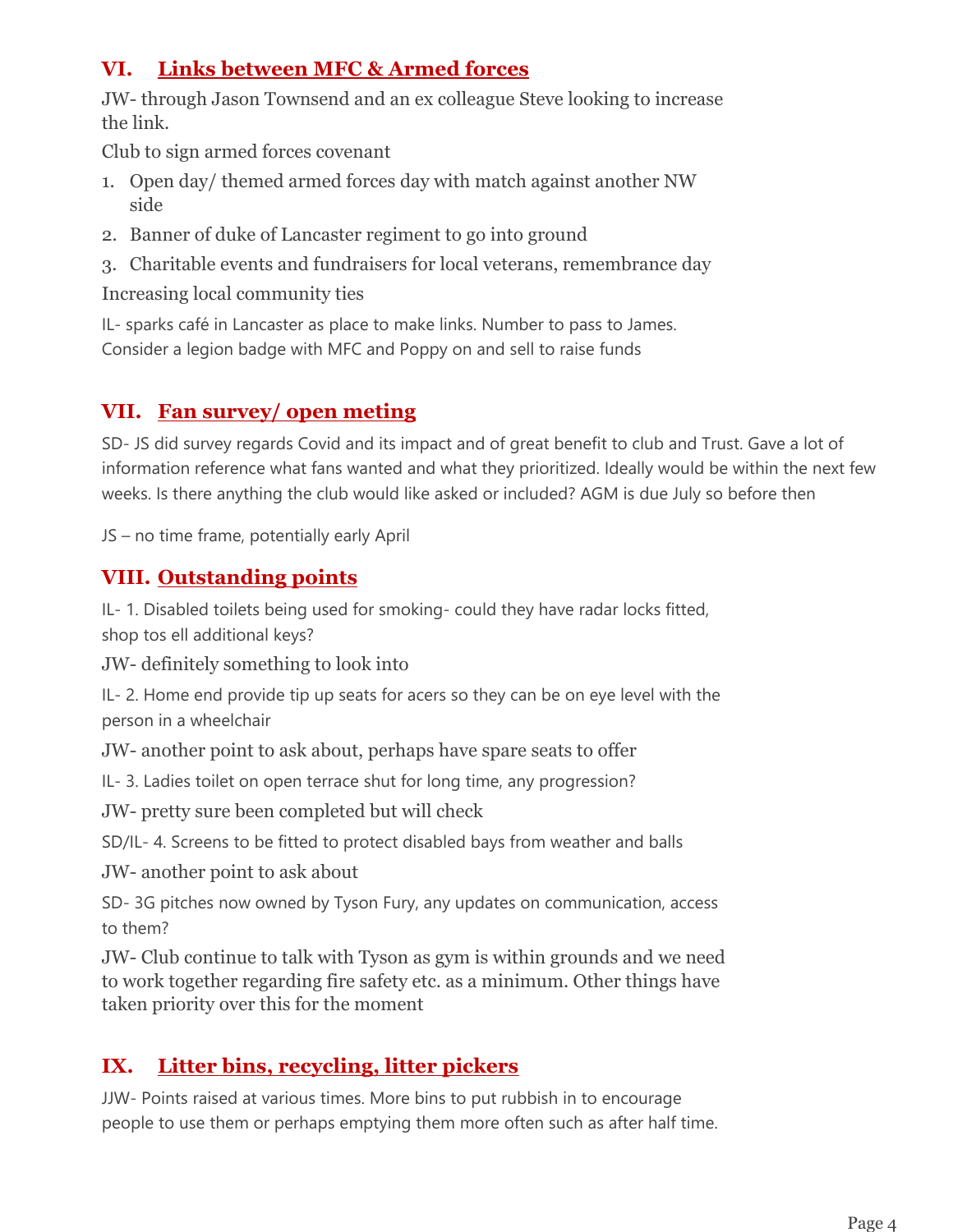Recycling has been considered but I know that most items are considered dirty as they have food and remnants on them.

JW- something we could work on together to educate, maybe a video on the board.

All agreed that equipment of the litter pickers needs to be updated, if allowed to do it on return and that more litter likely with masks.

#### **X. Return of fans open day for schools, community groups, reserve games…**

SD- 2-3 years since the last one, ahead of a new season a chance to see new players, get autographs and pictures taken.

JW- In principal great idea but once Covid restrictions lifted.

SD- they would be beneficial anytime in the season, plus reserve games.

JW- Derek, supported by the board, decided to use his budget for less players of a higher quality which meant for no reserve team. His results show a great decision. Morecambe ladies, academy and reserves possibly to return to Mazuma as untapped resource there.

PH- End of season awards… with fans present?

JW- In principal yes

#### **XI. MFC summer camp for 14-17 year olds**

SD- Trust received an email from a lad who had the chance to sign up for a club but due to Covid had not been able to and now felt that he had lost his sharpness and lacked practice. On looking Community sports provide a soccer club for 4-14 year olds. It seems a gap for the 14-17 year olds.

JW- Yes absolutely. I think that it may be that time and resources are the issue here. I know how busy the Community sports team are. Perhaps not his year but maybe next year or the year after.

#### **XII. MFC/ MLFC/ Shrimps Trust/ MFCCS sports/ replica kit and football boots bank**

SD- I feel this would be of great value to the community, increased struggles due to furlough and redundancies etc.

JW- If you can find a scheme that works on a scale like ours that we could replicate…?

PH- Everton/ Liverpool work together on theirs

SD- In Keswick there is a hiking boots trade in shop that is a similar idea